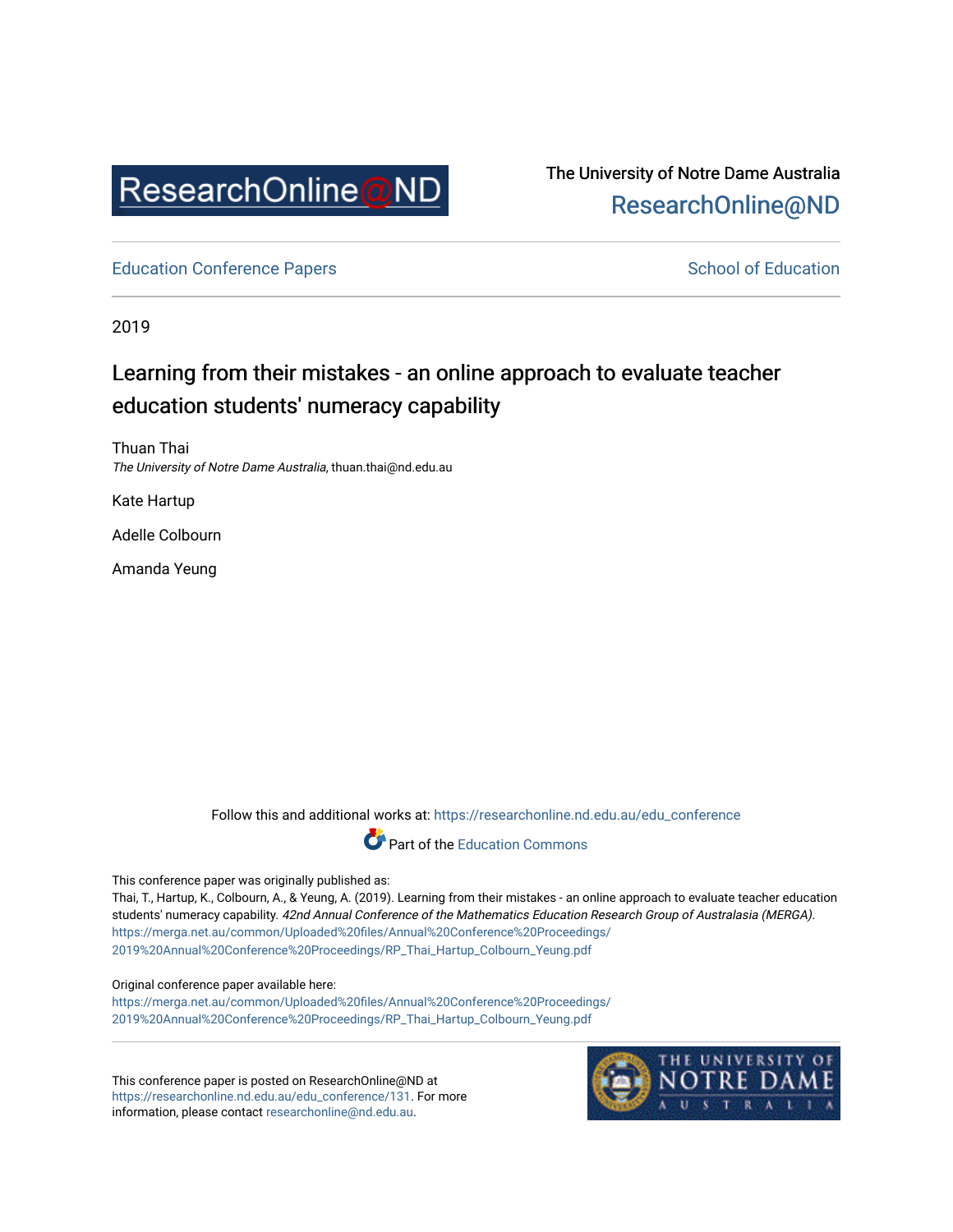## Learning from Their Mistakes - An Online Approach to Evaluate Teacher Education Students' Numeracy Capability

| Thuan Thai                                                          | Kate Hartup                                                 |  |
|---------------------------------------------------------------------|-------------------------------------------------------------|--|
| University of Notre Dame Australia                                  | University of Notre Dame Australia                          |  |
| <thuan.thai@nd.edu.au></thuan.thai@nd.edu.au>                       | <kate.hartup1@my.nd.edu.au></kate.hartup1@my.nd.edu.au>     |  |
| Adelle Colbourn                                                     | Amanda Yeung                                                |  |
| Western Sydney University                                           | University of New South Wales                               |  |
| <a.colbourn@westernsydney.edu.au></a.colbourn@westernsydney.edu.au> | <amanda.ws.yeung@unsw.edu.au></amanda.ws.yeung@unsw.edu.au> |  |

Teachers' numeracy capability is essential for student learning in the classroom and important across all subject areas, not only within mathematics. This study investigated the use of online diagnostic tests as a form of assessment for learning, to evaluate and support teacher education students (TES) in developing their numeracy skills. Data was collected using the "Test" feature through the Blackboard learning management system at two Australian universities. In this paper, we report on trends amongst TES who showed growth in their numeracy capability through the repeated use of the diagnostic test.

## Introduction

As part of the general capabilities outlined by the Australian Curriculum and Reporting Authority (ACARA), all teachers are required to teach numeracy skills across all areas at all year levels (ACARA, n.d.). Since teacher knowledge is an important element that informs preparation and teaching (Shulman, 1987), it is essential for teachers to demonstrate an adequate level of personal numeracy capabilities to successfully teach numeracy across the curriculum. Given that research has shown that teachers' mathematical content knowledge affects their students' performance (Shirvani, 2015; Tchoshanov et al., 2017), it is reasonable to postulate that a link may also exist between teachers' numeracy skills and students' numeracy capabilities.

There is currently little research that investigated TES' numeracy skills in Australia and thus this research aims to address this gap. One particular study that specifically explored TES' numeracy skills in Samoa reported that participants demonstrated persistent misconceptions of basic numeracy skills across various topics, including fractions, decimals, percentages, and geometry (Afamasaga-Fuata'i, Meyer, Falo, & Sufia, 2008). Interestingly, Afamasaga-Fuata'i et al. (2008) also reported that in a follow up test, after two semesters of normal load coursework studies, 34 out of 46 research participants showed an overall improvement. A closer inspection of the areas of improvement showed that TES in this study performed better in less difficult questions in the follow up test but showed little improvement with more challenging questions. A more recent study of TES in New Zealand showed that less than half the cohort demonstrated the mandated level of foundational mathematical content knowledge (Linsell & Anakin, 2012). More specifically, only 41% of TES (n=153) in 2010 and 43% of TES (n=122) in 2011 met the numeracy skills standard in this study. These studies display concerning results about the professional standards of numeracy possessed by TES. Therefore, it is important for initial teacher education providers to have knowledge of their TES' numeracy skills and mechanisms to support their development.

2019. In xxxx (Eds.). Mathematics Education Research: Impacting Practice *(Proceedings of the 42nd annual conference of the Mathematics Education Research Group of Australasia)* pp. xxxx. Perth: MERGA.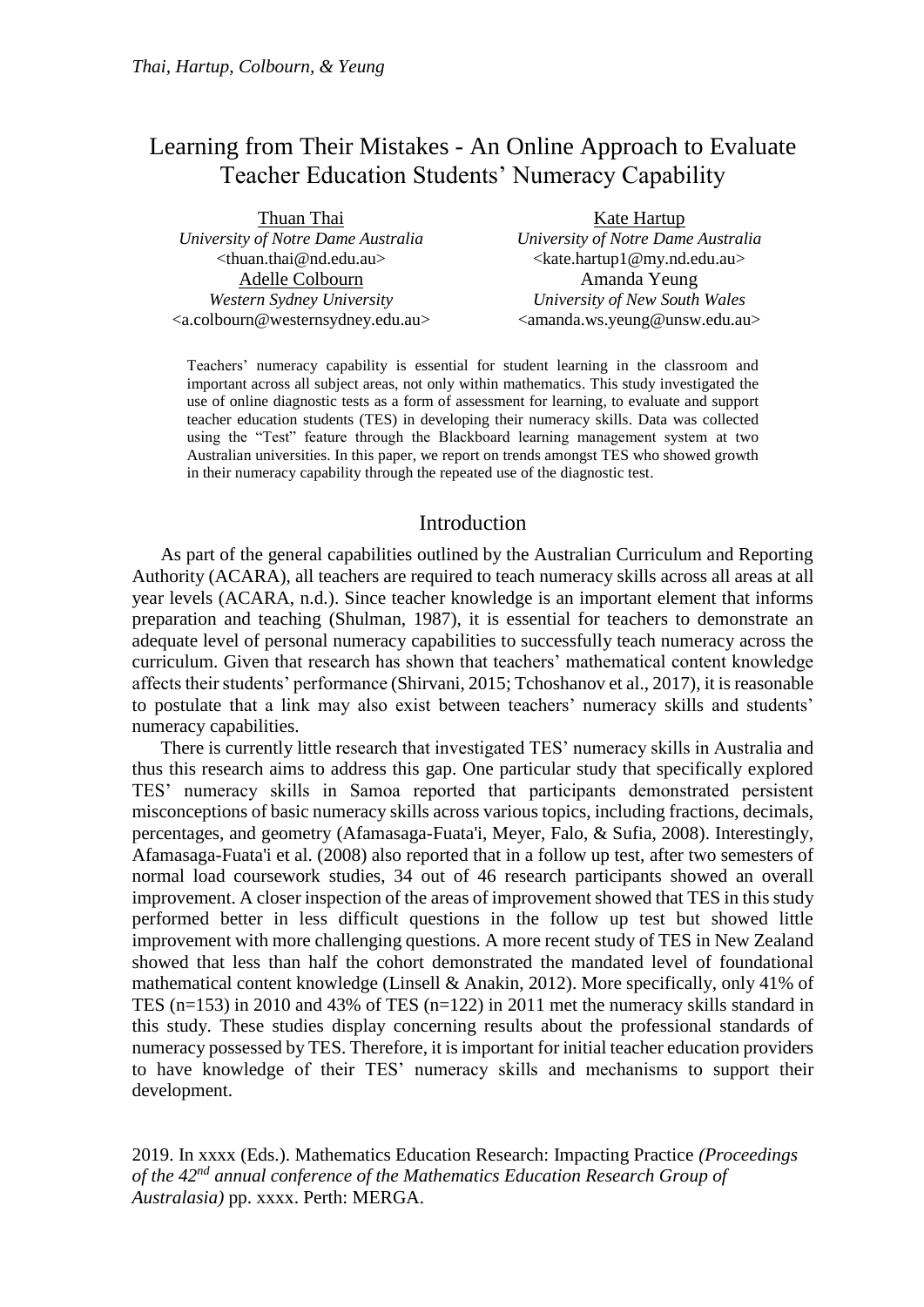### Research Aims and Significance

This research identified and evaluated trends amongst TES from two Australian universities whom showed growth in their numeracy skills through the repeated use of an online diagnostic test. This was achieved by evaluating learning analytics captured through the diagnostic test developed and hosted on Blackboard, the Learning Management System (LMS) at both institutions.

It is anticipated that TES will be able to improve their numeracy skills through participating in the diagnostic test, which encourages self-assessment, self-error identification, and active learning through immediate feedback provided for each question (Blanco, Estela, Ginovart, & Saa, 2009; Metz, 2008). As such, knowledge gained from this research will benefit education program providers that wish to adopt an online approach to support and/or track TES' numeracy capabilities. In the long-term, the provision of a method for improving TES' numeracy skills will benefit schools by having increasingly more numerate teachers educating Australian students.

### Theoretical Framework

In 1998, Black and Wiliam conducted a comprehensive review of formative assessment research and discussed the specific significance of the roles of feedback, student goal orientation, self-perception, peer-assessment, self-assessment, teacher choice of assessment task, teacher questioning behaviour, teacher use of tests, and mastery learning systems. Of interest to this study is the element of feedback and skills mastery, which is widely discussed in the literature. For example, while acknowledging that there is evidence to suggest that formative assessments promote student learning in higher education, Yorke (2003) described that the "important determinant of the effectiveness of formative assessment is the quality of feedback received by learners" (p. 482). Feedback and the other factors that Black and Wiliam (1998) outlined can be considered as the framework for Assessment for Learning (AfL). According to Berry and Kennedy (2008), AfL enables students to make the decisions that matter most by allowing them to gain continuous information about their learning, including identifying where they are succeeding and where they should focus efforts for improvements, and determining the strategies they need to improve. This work extends on traditional AfL by taking an online approach, which has been reported to have a positive effect on students' learning and future assessment results (Blanco, Estela, Ginovart, & Saa, 2009; Metz, 2008). Studies have also reported that students performed better in assessments when coupled with online diagnostic tests (DeSouza & Fleming, 2003; Fletcher-Flinn & Gravatt, 1995), an effect attributed to more consistent and better quality of instructions provided as well as the opportunity for students to develop mastery of the skills assessed. As such, this research adopts the AfL framework of Black and Wiliam (1998) and extends on it by taking an online approach to develop and evaluate the benefits of online diagnostic tests as an AfL tool to improve TES' numeracy capability.

## Methodology

#### *Diagnostic Test*

The Literacy and Numeracy Test for Initial Teacher Education (LANTITE) Assessment Framework (ACER, 2017) was used as an external objective measure to inform the style, content, and difficulty of the test items in the Diagnostic Test. Specifically, the LANTITE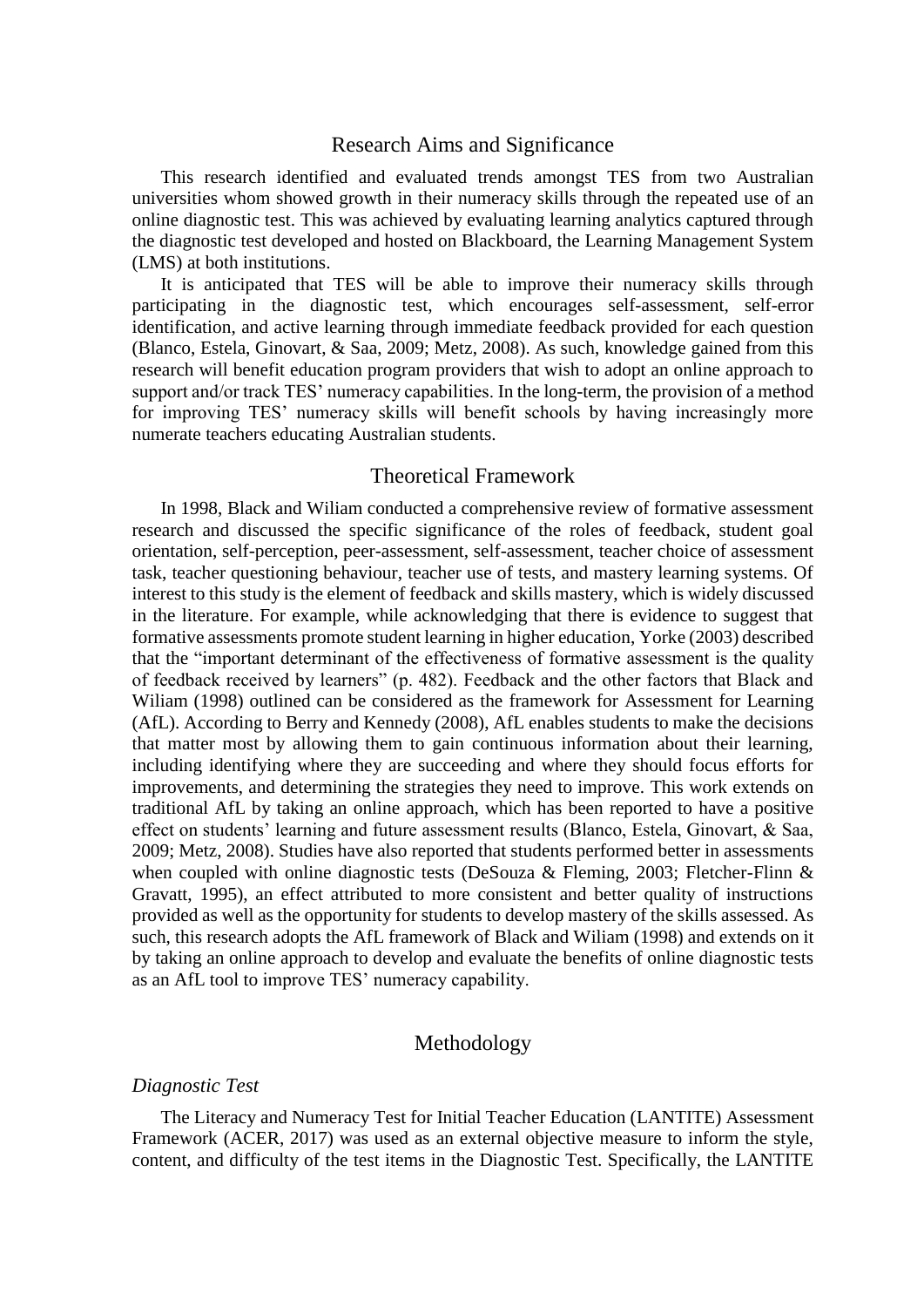Assessment Framework's prescribed target proportions for levels of difficulty, and process and context domains were applied to the Diagnostic Test. There were 270 questions developed, including multiple choice, true/false, and fill-in-the-blank (including short response, matching questions with answers, and numerical calculation questions).

Each question was assigned to one of three test categories, according to their content strand (Number and Algebra [N&A], Measurement and Geometry [M&G], or Statistics and Probability [S&P]). Within these categories, sub-pools were created according to the mathematics topic that the question assessed. A fourth Non-Calculator [NC] test category was also created, with questions covering content from all three content strands. The test consists of 40 randomly selected questions, ten from each of the four categories, with a specified number of questions randomly drawn from each topic. Although it is possible that students might see the same question across different attempts, given the volume of questions in the pool, there is a low chance that this will occur. This meant students received the same spread of questions but were exposed to different questions on each test attempt and the distribution of topics are aligned with the LANTITE Assessment Framework. A key component of the test design is the feedback with worked solutions for every question. This encourages self-assessment and supports A*f*L.

#### *Data Collection and Analysis*

Learning analytics were collected through Blackboard LMS at both institutions. For every attempt, data included the questions displayed, students' responses and the score given for each question. Purposive (criterion) sampling was used for this study in order to determine commonalities amongst students who showed considerable improvements over a number of test attempts. The selected sample satisfied the following conditions: 1. Only genuine attempts were selected (defined as attempts with at least 32 out of 40 questions answered), 2. Students who had three or more genuine attempts, and 3. Improved by at least 10% between first and final attempt. Overall, 35 students satisfied all these conditions.

Data was analysed using GraphPad Prism (version 8.0.1). Students' performance in their first and final attempts were assessed using a Mann-Whitney non-parametric *t*-test to determine if there was statistical significance (Figure 1). An Ordinary one-way ANOVA with Dunnett's multiple comparisons test was used to determine statistical significance between the mean performance of each attempt with the mean of the first attempt (Table 1). Test categories and topics were assessed using a two-way ANOVA with the Bonferroni's *post-hoc* test, which compares the mean of the first and final attempts within each category or topic (Figure 4 and 5). Results were considered statistically significant where *p*<0.05.

To frame the analysis of the data and subsequent discussion of findings, the following general questions were investigated: 1. What is the extent of improvements made in the overall test results? 2. What are the most common areas of improvements? 3. What are the areas that require further development?

## Findings

#### *Diagnostics Test Performance*

Initially, we compared students' performance in their first and final attempt to ensure that the sample captured by the criteria in our purposive sampling was statistically significant. Data from students' performance in the Diagnostic Test showed that the mean for students' first attempt was  $24.51\pm4.80$  (mean $\pm$ SD, out of 40) compared to  $32.29\pm3.99$  in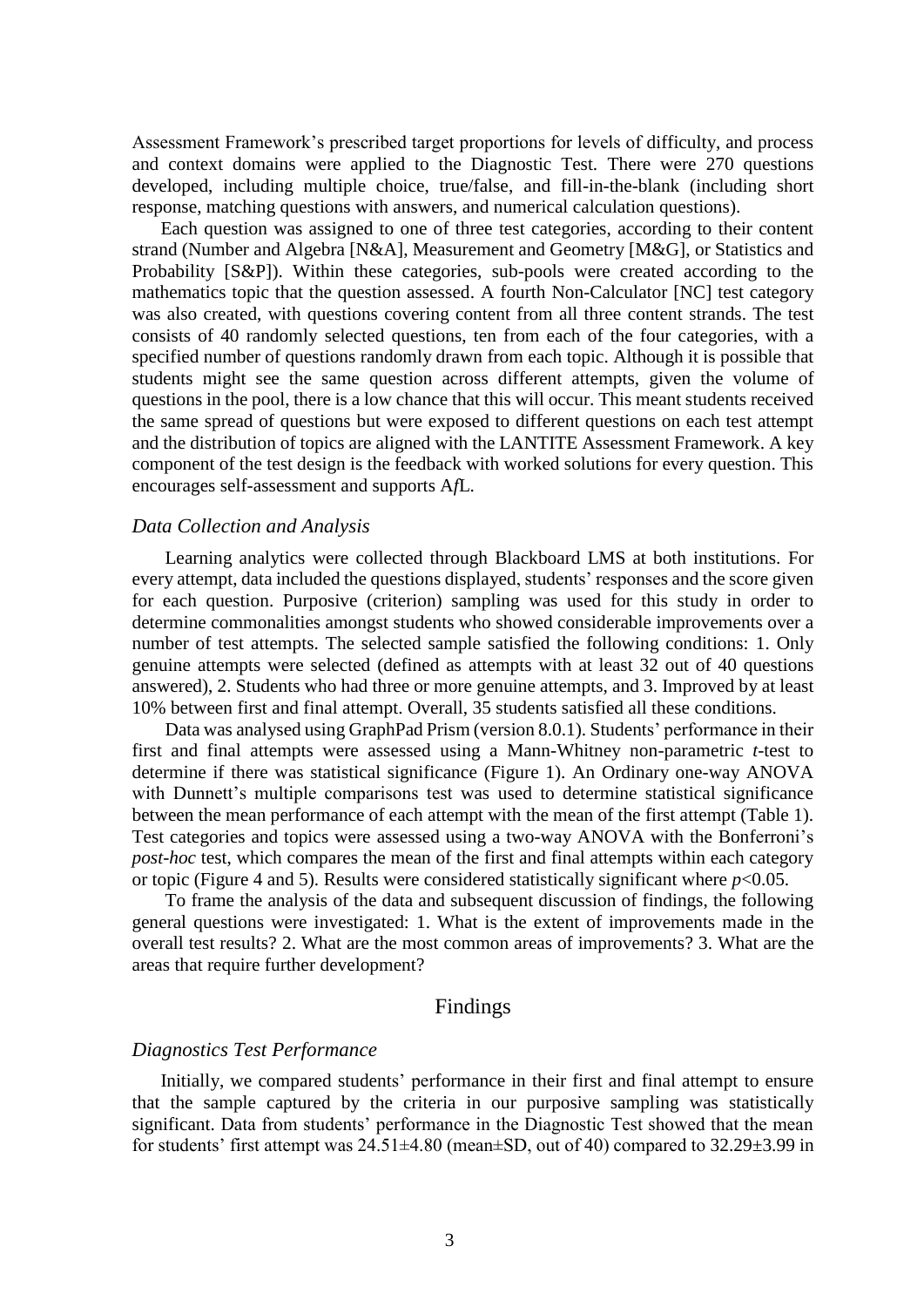the final attempt. Similarly, the median (25 vs. 33), mode (25 vs. 35), minimum (16 vs. 21) and maximum (35 vs. 39) were all higher in the final attempt compare to students' first attempt (Figure 1). Overall, students' performance in the final attempt was significantly higher compared to their first attempt ( $p$ <0.0001). Between their first and final attempts, 15 out of 35 students improved by 8 points or more (out of 40). Of these students, ten improved by 25% or more in the test between their first and final attempt. The greatest improvement amongst this cohort was achieved by one student who improved by 42.5%.



*Figure 1.* Students' performance in the first and final attempt in the Diagnostic Test. \*\*\*\**p*<0.0001.

In addition to the first and final attempts, test scores were also collected for the other attempts that the students made. Our result shows that the majority of students attempted the Diagnostic Test up to five times (n=21). Eleven students attempted the test between six to ten times and three students attempted the test more than ten times (Figure 2, column). In light of our first research question, we sought to clarify whether the students' final attempt marked their highest performance, and if not, which attempt it was. More than half of the students performed their best in their final attempt. An additional 26% of students achieved their highest result in their penultimate attempt. Our data also shows that students who attempted the test only three times consistently performed their best in their final attempt (Figure 2, cross). When we compared the number of times each student attempted the test with the maximum score they achieved, there appears to be no observable trend. Therefore, similar maximum results were achieved by students (mean=34, SD=3.23), irrespective of the number of attempts made (Figure 2, line). Further analysis to determine if there are any correlations between the total number of attempts, the attempt that achieved the maximum score, and students' maximum score showed that there are no significant correlations between these variables (data not shown).



*Figure 2.* The total number of attempts made (column, left axis), the attempt with the maximum score (cross, left axis), and students' highest score (line, right axis).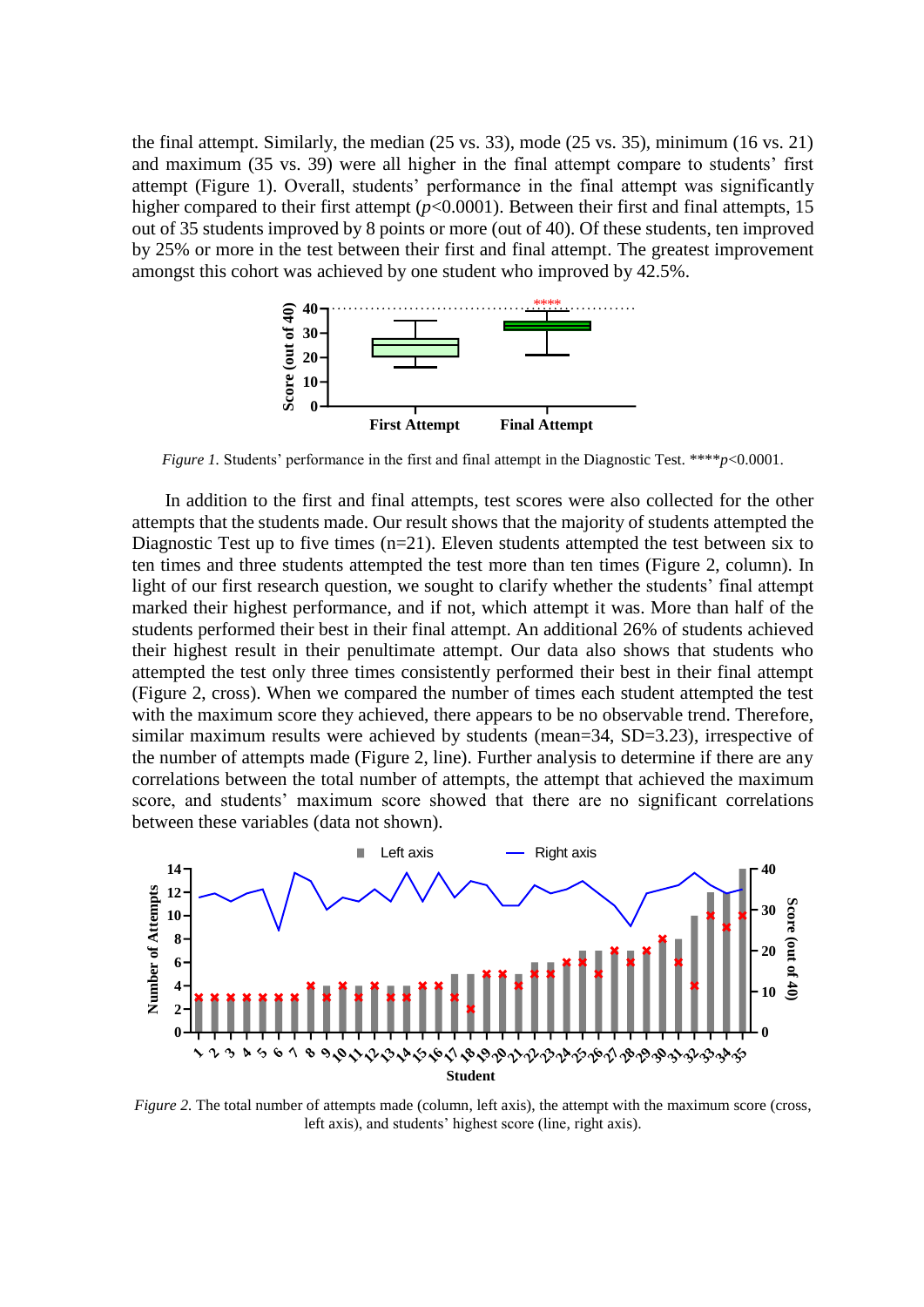To better understand students' learning progression through using the Diagnostic Test as an A*f*L tool, we evaluated trends between individual attempts. Our data shows that there was progressive improvement with repeated use of the test (Figure 3). The highest rate of improvement occurred within the first four attempts, plateaued by the  $8<sup>th</sup>$  attempt (mean diff. of 8.15) and reached a peak by the  $11<sup>th</sup>$  attempt (mean diff. of 8.48). Analysis between the attempts shows that there was a statistically significant improvement in all attempts up to and including the  $11<sup>th</sup>$  attempt when compared with the first attempt (Table 1). Given that there were limited data points from the  $9<sup>th</sup>$  attempt (n=4) onwards, we contend that changes past this point should be disregarded.



*Figure 3.* Scores from individual attempts. Line indicates the mean.

|                |       |           | Mean difference from |           |             |
|----------------|-------|-----------|----------------------|-----------|-------------|
| Attempt        | Mean  | <b>SD</b> | N                    | attempt 1 | P value     |
| ı              | 24.51 | 4.80      | 35                   |           |             |
| $\overline{2}$ | 27.92 | 4.82      | 35                   | 3.41      | $0.0218*$   |
| 3              | 29.38 | 5.05      | 35                   | 4.87      | $0.0001*$   |
| 4              | 31.11 | 4.62      | 28                   | 6.6       | $< 0.0001*$ |
| 5              | 30.48 | 3.68      | 19                   | 5.97      | $< 0.0001*$ |
| 6              | 31.72 | 3.23      | 14                   | 7.21      | $< 0.0001*$ |
| 7              | 29.19 | 4.67      | 11                   | 4.68      | $0.0358*$   |
| 8              | 32.67 | 1.87      | 6                    | 8.16      | $0.0008*$   |
| 9              | 32.00 | 1.83      | 4                    | 7.49      | $0.0224*$   |
| 10             | 31.75 | 4.43      | 4                    | 7.24      | $0.0311*$   |
| 11             | 33.00 | 1.74      | 3                    | 8.49      | $0.0237*$   |
| 12             | 31.34 | 3.06      | 3                    | 6.83      | 0.1364      |
| 13             | 28.00 |           |                      | 3.49      |             |
| 14             | 32.00 |           |                      | 7.49      |             |

*Statistical analysis between attempts*

Table 1

*Note*. \* indicates statistical significance.

#### *Scores in Test Categories*

To address our second and third research questions on the areas that improved and areas that need development, we evaluated students' performance in each test category (N&A, M&G, S&P, and NC). Our analysis shows that students' mean in their first attempt was 6.514 (out of 10) in N&A, 5.971 in M&G, 5.571 in S&P, and 6.457 in NC. The mean difference in score between the first and final attempt was between 1.80 and 1.86 for N&A, M&G, and NC, and was 2.271 for S&P. Therefore, whilst S&P was the lowest performing category for students' first attempts, it was also the category with the highest improvement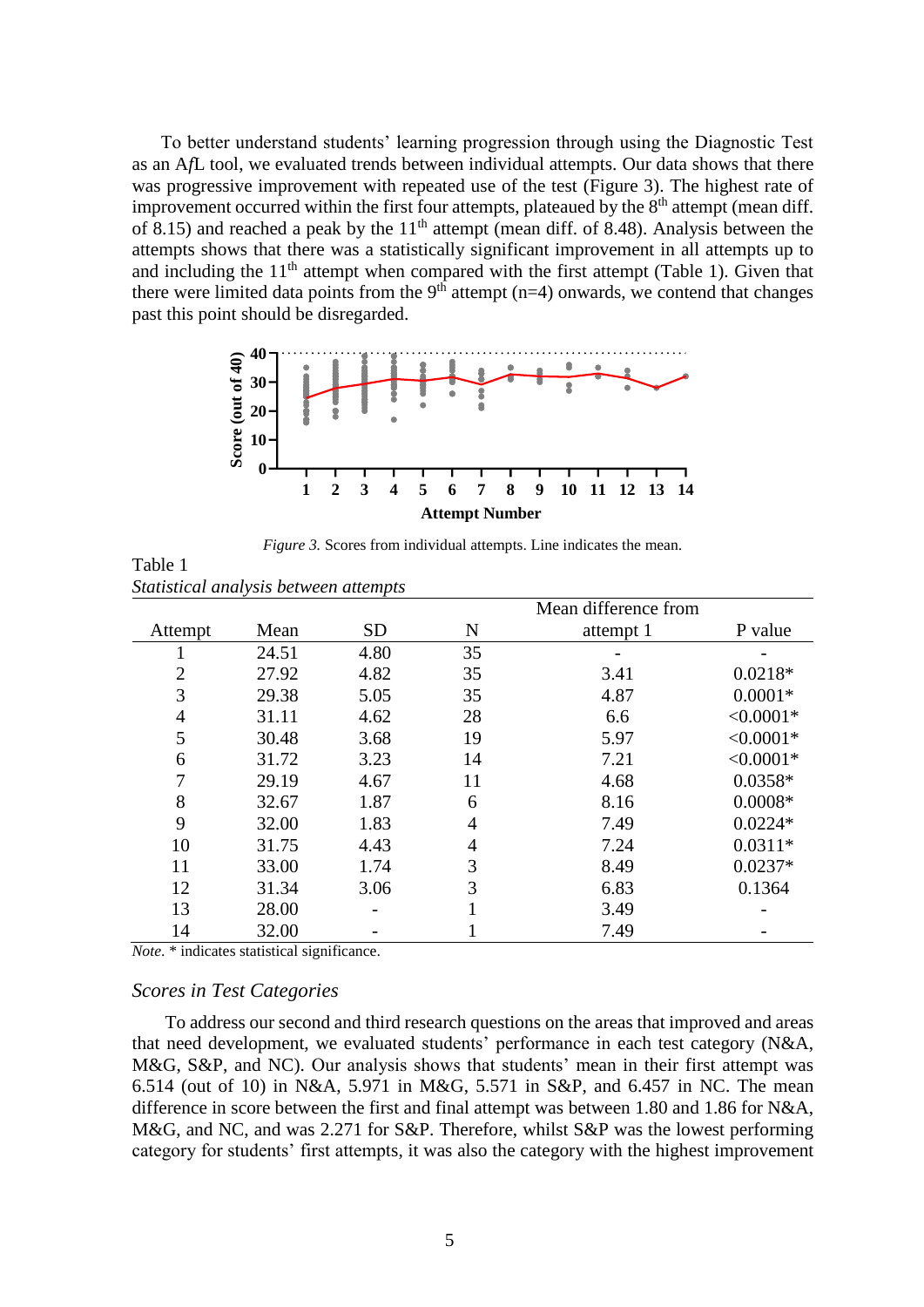in students' final attempts. There was no statistical significance between different categories for both first attempt and final attempt. When comparing results between students first and final attempts, we observed a statistically significant improvement in all four categories  $(p<0.0001$  for all categories). We also noted that the spread in the students' final attempt was less in N&A compared to the other three categories (Figure 4). Furthermore, the only category in which any student achieved full marks in their first attempt was NC. In contrast, full marks were achieved in all categories in their final attempt (Figure 4).



*Figure 4.* Students' performance in the first and final attempt across the four test categories. + indicates the mean. \*\*\*\**p*<0.0001.

### *Scores in Content Areas*

We further explored the students' performance between their first and final attempt by evaluating changes at the content area level. Scores for each topic were tallied and expressed as a percentage of the total number of questions displayed for that topic. Our data shows that improvement was achieved in all content areas assessed (Figure 5). The most statistically significant improvement was in decimals and combinations  $(p<0.001$  for both), followed by probability  $(p<0.01)$  and then fractions  $(p<0.05)$ .



*Figure 5.* Students' performance in the first and final attempt across content areas. Error bar indicates SEM. \**p*<0.05, \*\**p*<0.01, \*\*\**p*<0.001.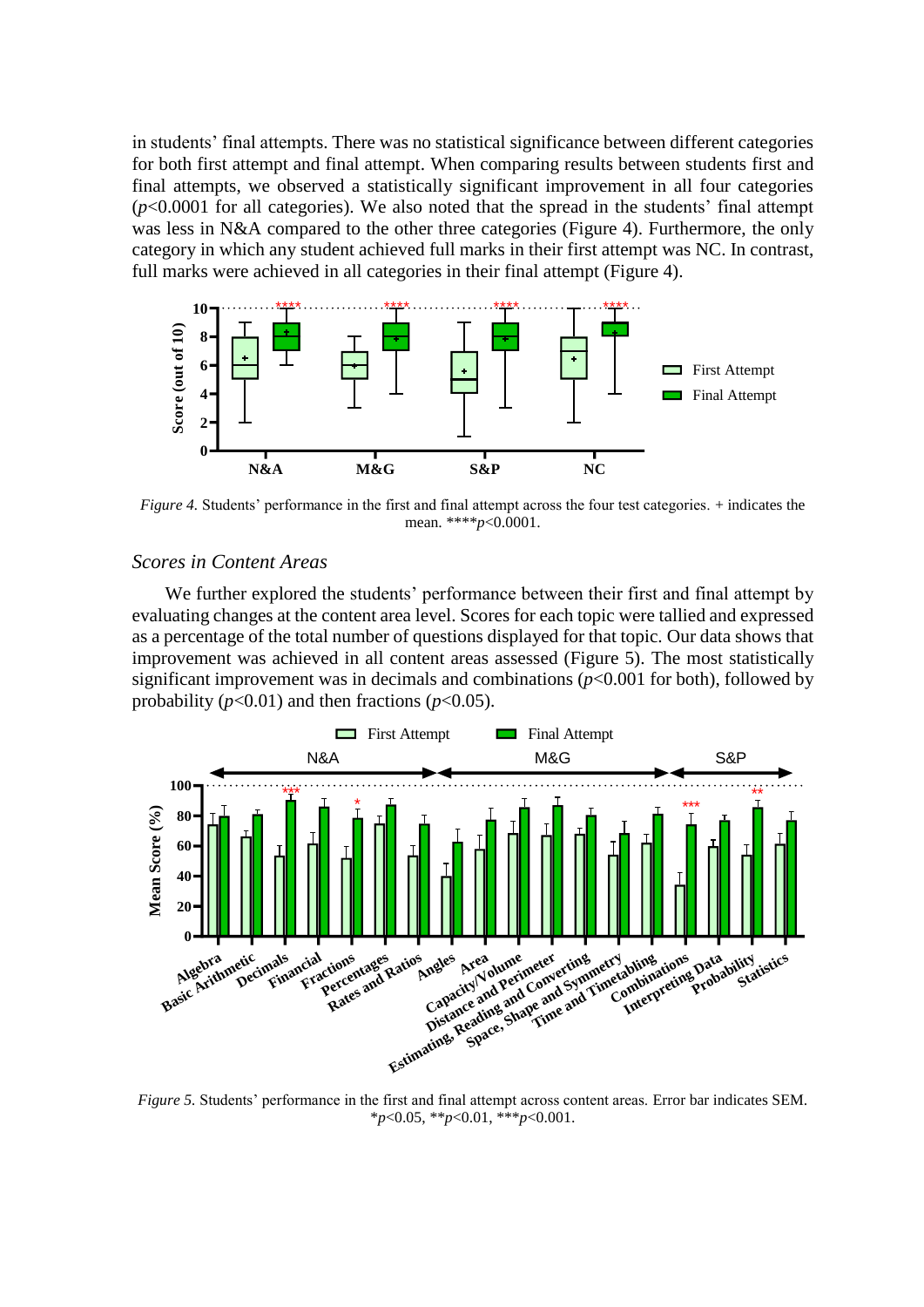## Discussion and Conclusion

There is a unanimous desire amongst stakeholders for teachers to possess a high level of personal literacy and numeracy, especially since these qualities have been identified to be essential for effective classroom teaching (Allington & Johnston, 2000). Therefore, it is critical for initial teacher education program providers to have knowledge of their TES' literacy and numeracy capabilities to ensure they meet teaching standards as well as have mechanisms in place to support TES in developing these requisite skills in order to become effective classroom teachers.

In this study, we showed that online diagnostic tests can help track TES' numeracy skills (Figures 1-3). Although there wassome fluctuation in the mean between attempts, the overall trend in our result shows that repeated attempts in the Diagnostic Test was associated with improved student performance, which continued to improve even after the  $8<sup>th</sup>$  attempt (Table 1). Whilst repeated attempts improved students' performance, there was no correlation between the number of attempts and the maximum score students attained. A possible explanation for this is that individual students are improving as they continue to use the Diagnostic Test but at different rates. For example, one student might take three attempts to achieve a personal goal compared to another student who might take ten attempts to achieve the same level. This would also align with our observation that more than three-quarter of students achieved their personal best in their final or penultimate attempt (Figure 2). Therefore, not only is the Diagnostic Test a useful form of A*f*L, it also allowed students to self-assess the level of support needed. Indeed, our data shows that 80% of students' final attempts achieved a score of 30 or more (out of 40).

Further analysis of the four test categories shows that there was a significant improvement in performance in all three mathematical content strands (N&A, M&G, and S&P) as well as NC (Figure 4). The biggest improvement occurred in S&P, which had the lowest mean in students' first attempts. This result differs to that reported by Afamasaga-Fuata'i et al. (2008), who showed that students were more likely to improve in less difficult questions. Future studies could consider exploring the types of questions (multiple choice, short answer, etc.) and the literacy demands of questions to determine if these factors influence students' performance and progress. In addition, a breakdown of the test into individual content areas showed that whilst there was a trend of improvement in all topics, significant improvement was made in decimals and fractions in the N&A strand, and combination and probability in S&P (Figure 5). There was no significant improvement in any topic in the M&G strand.

A potential limitation of this study is the possibility that students were improving from memorising solutions given in the feedback and/or through the repeated attempts of the test. However, given the volume of the pool of questions, this is unlikely to the be main factor. A possible explanation for the improvement is that students engaged in additional support and used the Diagnostic Test as a benchmark for the numeracy level required. It would also explain the motivation for students to attempt the Diagnostic Test several times. Determining the factors that led to students' numeracy improvement is an area for further investigation.

Overall, this study shows that online diagnostic tests can be used as a sustainable form of A*f*L to track TES' numeracy skills improvement. The incorporation of detailed feedback in questions promotes self-assessment, and active and independent learning, through repeated attempts of the test.